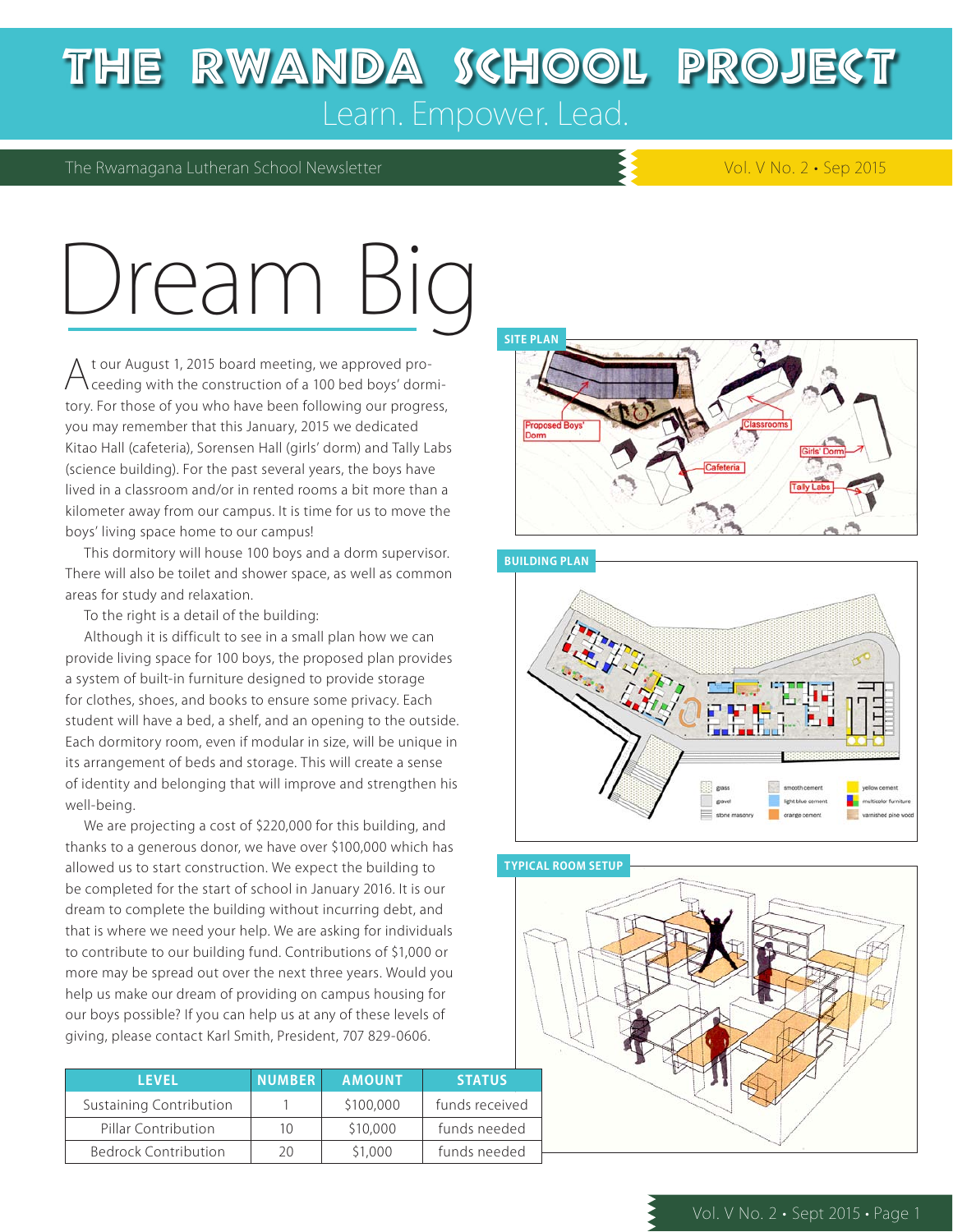**performs at a dress rehearsal for Performance Day.**

#### **V ROBIN'S LETTER**

Astonishing! Here we are with Novem-ber of 2015 barreling down on us like a locomotive, and yet there were truly times I thought we'd never arrive at our first graduation day. What kind of ceremony will we have? Will students wear caps and gowns? Who will speak? But the biggest question is, What will they do after high school? Truthfully, the answer has us all sitting on the edge of our seats. What will they do?

Our students will have to struggle to make sense of the world in which they are becoming adults. Rwanda -- a land with strikingly few natural resources -- is betting on its people. We really mean it

when we say "Learn. Empower. Lead!" We hope that the kind of education we have been preparing them with will allow them to be good leaders, not just



**Seniors at Kinigi, near the Volcanoes National Park**

because of their academic credentials, but because of the character they have developed as well.

A student and **A student and a set SWeet Melodies** 

Yvonne Koncur of Com-munity Lutheran Church in Sterling, VA was inspired by Robin's stories of the hope and resilience of the people of Rwanda and went into action to raise funds in support of the developing music program at the Rwamagana Lutheran School. Yvonne teaches at the Catoctin School of Music and her efforts made May a month all about the Rwanda School Project!

She explains that "the core effort was a studio-wide Practicea-Thon, much like a walk-a-thon, but focusing on hours practiced instead! Interested students took home pledge sheets to find donors who would sponsor them for every hour they practiced their instrument during the month of May. At recitals and during lessons, we also shared videos and photos from Robin's Facebook page, stories passed down secondhand, and facts about the country at large. Some of the students volunteered to perform at local farmers' market and collect tips for our fundraiser." This effort involved over 40 students and spread the word about the RSP.

The fundraiser collected over \$4800 for the purchase of musical instruments, and this year the school hired Danny Ruzaza to be the music teacher and boys' dorm parent because he got music training in Uganda with the help of Pastor Lucy Kolin and Resurrection Lutheran Church in Oakland, CA. A guitar was taken over to Rwanda by a group from Community Lutheran Church in June, and thanks to Catoctin School of Music, Rwamagana Lutheran School will now be able to purchase more guitars and a keyboard. Danny will have his work cut out for him!

The teachers at the Catoctin School of Music are already brainstorming ideas for making further connections with the students in Rwanda and have added information about RSP to their webpage, and RLS is really excited to add more music activities to the school year.

> In our school, most students will have to rely on competitive scholarship opportunities that are extremely demanding, or prepare to work and go to school slowly, over nights and weekends for several years. But what I see is that this class

has high aspirations. They want to reach up. The future looks a lot more promising to this generation of Rwandans than it did to their parents who inherited a war-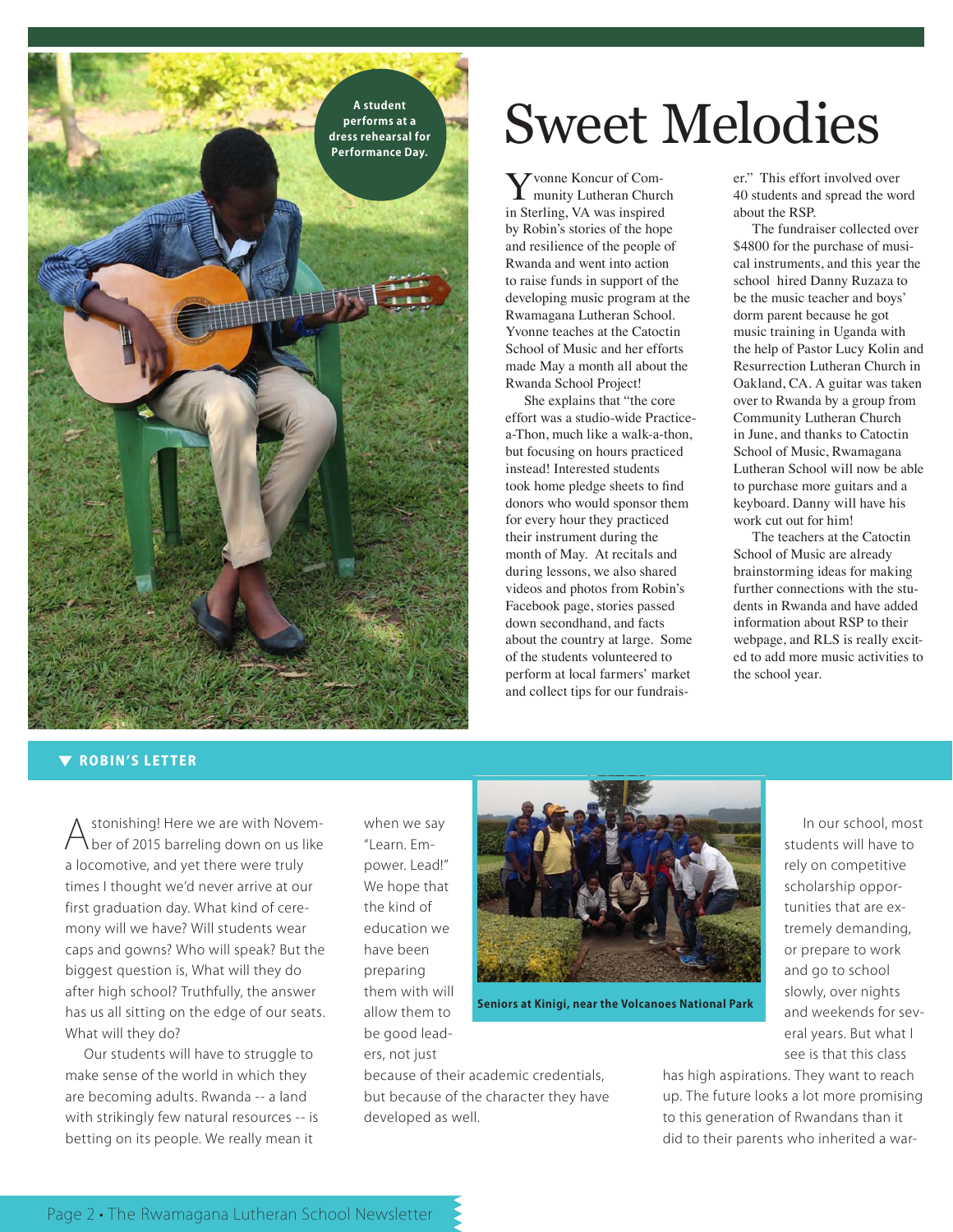Talent Show guests this year noticed the young female MC: "She's so poised." "Her English and Kinyarwanda seem so effortless," they said. Meet Senior 6 student Pamela, who came to RLS in 2012. Described as shy when she first came, "now I can make presentations and speak eloquently in English," she says.

Her mother is the school's bookkeeper, and our good exam results in 2012 convinced Pamela to change schools. She enjoys singing traditional music and design, and career-wise, many things

interest her: "I wish to become a woman speaker in Parliament, a journalist or a statistician."

Pamela appreciates Expeditionary Learning because students discover things for themselves

"through doing research and study tours." Finally, she has loved "the cooperation among students and staff; here anyone in the school can provide you advice whenever you have a problem."

Look for Pamela to be out and about in her community in the future. No longer shy, you may hear her voice on air or in Parliament!

### Pamela **Derrick M**

One of the first things you notice about graduating Senior Derrick M. is his friendliness…and that he is tall! He often has a big smile and is friends with all different kinds of people.

When Derrick's dad brought him to RLS four years ago, Derrick wondered if a school so small could be any good. However, the warm welcome he got at our traditional "Morning Circle" before classes made his doubts fade away

Although he'd never mention this himself, Derrick is an academic all-star, humbly making

straight A's. He hopes to pursue studies in Computer Science, and we think he has a good chance to compete for international scholarships.

Derrick's main hope for Rwamagana Lutheran School is the future boys' dormitory because our current rented dorm "is very far from the main campus which affects the prep time at night." Like his father

who served on our PTA, Derrick is civic-minded, and he hopes to return to his local community Kigali and "do community service," no doubt making friends with everyone and quietly doing his best.

torn disaster of a nation.

Finally, just a few quotes from our graduating Senior, Amani, who was writing about the Senior Class study tour to northwest Rwanda.

"We had gone under the earth in

caves for day one; we then had to also go on the peak of the mountain. That was the most exciting thing that everyone was wondering about… for everyone, it



**Senior 6 students and Alumni**

that is partnering with the government of Rwanda to monitor climate change and global air quality. We thank the Petaluma Teachers and our recent visitors

was the first time to hike."

The hike was tough, but they were excited to reach the summit of Mount Mugogo (about 7,000 feet) and they met with Langley DeWitt, leader of a team from MIT

from Virginia and Texas who contributed to make this memorable and fantastic trip possible -- it was so appreciated!

Again, from Amani: [On the way home], "everyone was not feeling that the trip was in its last minutes. Everyone was happy. I was thinking about all the good things that I had had during the trip. ...I like the way that my classmates give me advice. They have really become my new family. This year has been so good that none of us that will ever forget this time....God bless everyone that raised a hand to help us."

Amen to that!